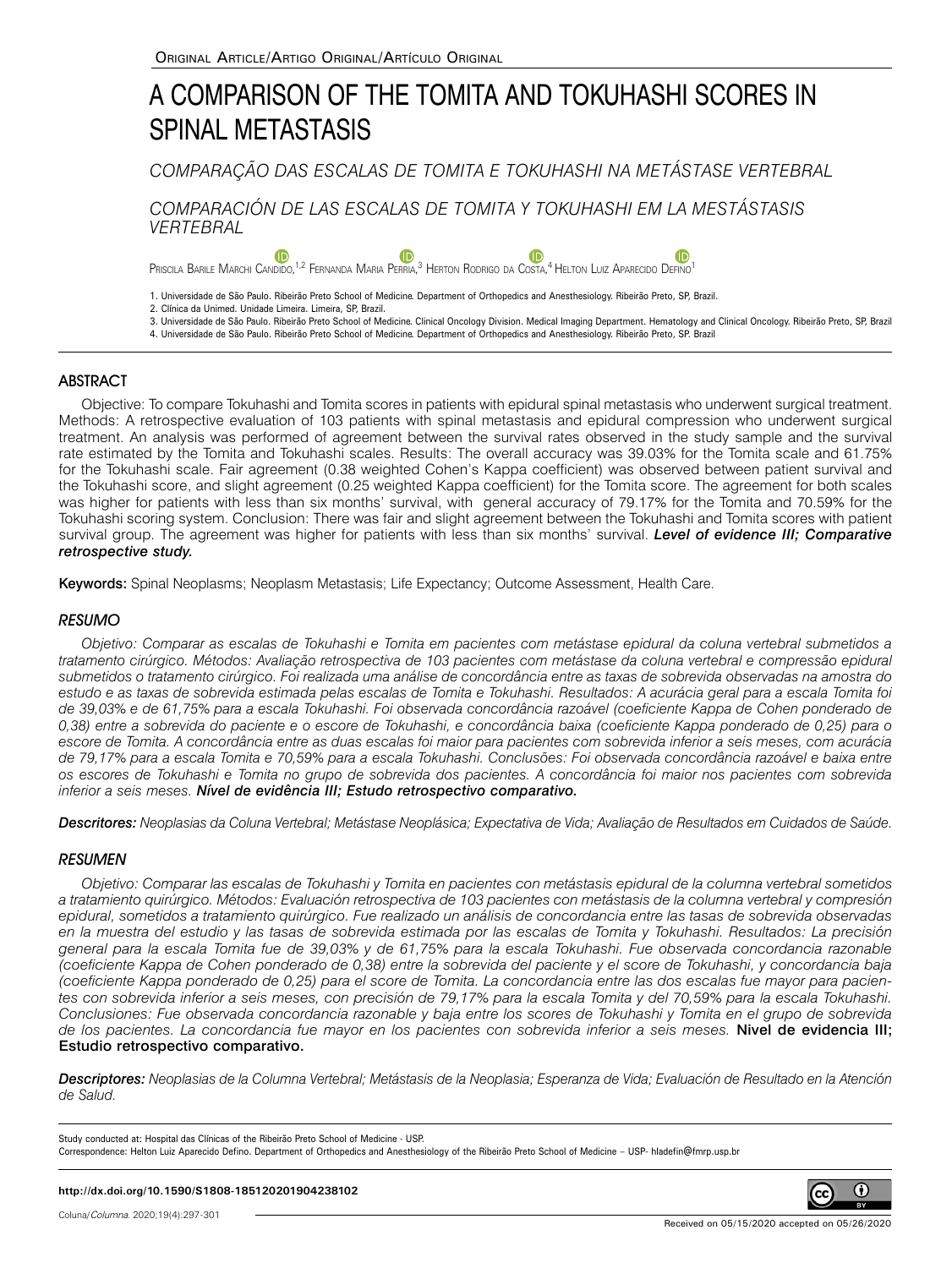# **INTRODUCTION**

The spine is the most common site of bone mestastasis. The tumors most likely to cause bone metastasis are, in order of incidence: prostate, breast, kidney, lung and thyroid cancer.1,2 Epidural or vertebral metastasis occurs in 94.48% of patients, and intradural extramedullary (5-6%) or intramedullary metastasis (0.5%) are rare.3,4 Spinal cord compression (SCC) is the most serious complication, affecting 20% of patients.<sup>5-6</sup>

The widespread availability of advanced imaging, and the improvement in survival rates with the use of targeted therapies, has contributed to increasing the magnitude of the problem related to spinal metastasis.<sup>3-6</sup> The number of patients who undergo surgery, and the survival rates, are expected to increase.<sup>7</sup>

Surgical treatment of spinal metastasis began to be accepted and widely used after the report of a controlled trial by Patchell et al., which showed that surgery followed by radiotherapy provided better outcomes, compared to radiotherapy alone, in patients with a life expectancy of more than three months.<sup>8</sup> Patchell's report influenced the indication for surgical treatment of spinal metastasis, and adopted the threshold of life expectancy that has also influenced the decision for surgical indication.8

The goal of surgical treatment of spinal metastasis is pain relief, restoration or preservation of neurological function, stabilization of spinal segment, and improvement of health-related quality of life.<sup>6,7</sup> The prognosis of patients with epidural metastasis is not promising and is difficult to predict. But predicting survival is extremely important in the choice of treatment. The primary tumor and a team approach can assist in the treatment decision. Scoring systems have been devised to predict patient survival and assist in this decision.3,5

Tokuhashi<sup>9</sup> proposed a scoring system in 1989, and a revised version was presented in 2005.10 The score considers the patient's clinical condition based on the Karnofsky Performance Status Scale  $(KPS)$ ,<sup>11</sup> the number of bone metastases in the spine, the number of metastases in the axial skeleton, whether there is resectable tumor in other organs, the degree of paralysis (according to the Frankel scale) and the primary tumor site. (Figure 1)

Tomita in 2001 proposed another scoring system to predict survival in patients with spinal metastasis. This scoring system (Figure 2) is composed of three parameters based on the speed of tumor growth, the presence or absence of visceral metastases, and the number of metastatic bone lesions.12

The Tokuhashi and Tomita scores are intended to predict the patient's survival prognosis, and are widely used for spinal metastasis treatment decisions. These scores provide guidance on the need for more aggressive surgery, palliative surgery or no surgery, according to the patient's predicted survival prognosis.<sup>9-13</sup>

The goal of this study was to retrospectively compare the Tokuhashi and Tomita scoring system to predict patient survival in our patients who underwent surgical treatment for epidural spinal metastasis.

#### METHODS

The study was approved by the local IRB – no. 6513/2015. A retrospective review and collection of data were performed for 103 patients with spinal metastasis and epidural compression who underwent surgical treatment between March 2009 and August 2015, in the Department of Orthopedics and Anesthesiology of the Ribeirão Preto School of Medicine, São Paulo University.

The inclusion criteria were patients over 18 years old with a diagnosis of spinal cord compression who were submitted to surgery to treat this complication, and who had a diagnosis of metastatic solid malignant tumor. The exclusion criteria were patients who had previously undergone surgery for spinal decompression, patients with a diagnosis of hematological malignancy, and patients with solid metastatic neoplastic disease whose spinal compression was not confirmed after anatomopathological evaluation of the surgical material.

| <b>Characteristic</b>                                                                                        | <b>Score</b>   |
|--------------------------------------------------------------------------------------------------------------|----------------|
| General condition (performance status)                                                                       |                |
| Poor (PS 10%-40%)                                                                                            | $\Omega$       |
| Moderate (PS 50%-70%)                                                                                        | 1              |
| Good (PS 80%-100%)                                                                                           | $\overline{2}$ |
| No. of extraspinal bone metastases foci                                                                      |                |
| $\geq$ 3                                                                                                     | $\Omega$       |
| $1 - 2$                                                                                                      | 1              |
| 0                                                                                                            | $\overline{2}$ |
| No. of metastases in the vertebral body                                                                      |                |
| $\geq$ 3                                                                                                     | $^{(1)}$       |
| $\overline{2}$                                                                                               | 1              |
| 1                                                                                                            | $\overline{2}$ |
| Metastases to the major internal organs                                                                      |                |
| Unremovable                                                                                                  | $^{()}$        |
| Removable                                                                                                    | 1              |
| No metastases                                                                                                | $\overline{2}$ |
| Primary site of the cancer                                                                                   |                |
| Lung, osteosarcoma, stomach, bladder, esophagus, pancreas                                                    | $^{(1)}$       |
| Liver, gallbladder, unidentified                                                                             | 1              |
| Others                                                                                                       | $\overline{2}$ |
| Kidney, uterus                                                                                               | 3              |
| Rectum                                                                                                       | 4              |
| Thyroid, breast, prostate, carcinoid tumor                                                                   | 5              |
| Palsy                                                                                                        |                |
| Complete (Frankel A, B)                                                                                      | 0              |
| Incomplete (Frankel C, D)                                                                                    | 1              |
| None (Frankel E)                                                                                             | 2              |
| Criteria of predicted prognosis: Total Score (TS) $0.8 = 8$ MO: TS9-11 = $\leq 6$ MO; ts 12-15 = $\leq$ 1 yr |                |

Figure 1. Tokushasi scoring system.



 $\star$  No visceral mets. = 0 point.  $\star \star$  Bone mets. including spinal mets

Figure 2. Tomita scoring system.

All enrolled patients underwent open posterior fixation using a pedicle screw based system associated with decompressive laminectomy. Corpectomy was also performed in patients for whom anterior column reconstruction was required.

The survival time was evaluated using the Kaplan-Meier curves, and the weighted Kappa coefficient was used to compare patient survival and predicted survival according to the Tokuhashi and Tomita scoring systems.

#### RESULTS

A total of 103 patients were enrolled in the study, with forty female patients (39.88%) and 63 male patients (61.17%). The patients' ages at the time of spinal decompression surgery ranged from 18 to 91 years, with a calculated average age of 55.28±15.79 years for both sexes:  $56.83 \pm 16.26$  years for the males and  $52.85 \pm 14.89$  for the females. (Table 1) The distribution of the primary tumor sites is illustrated in Table 1. The most frequent tumor was breast cancer (26.1%), followed by prostate cancer (22.33%).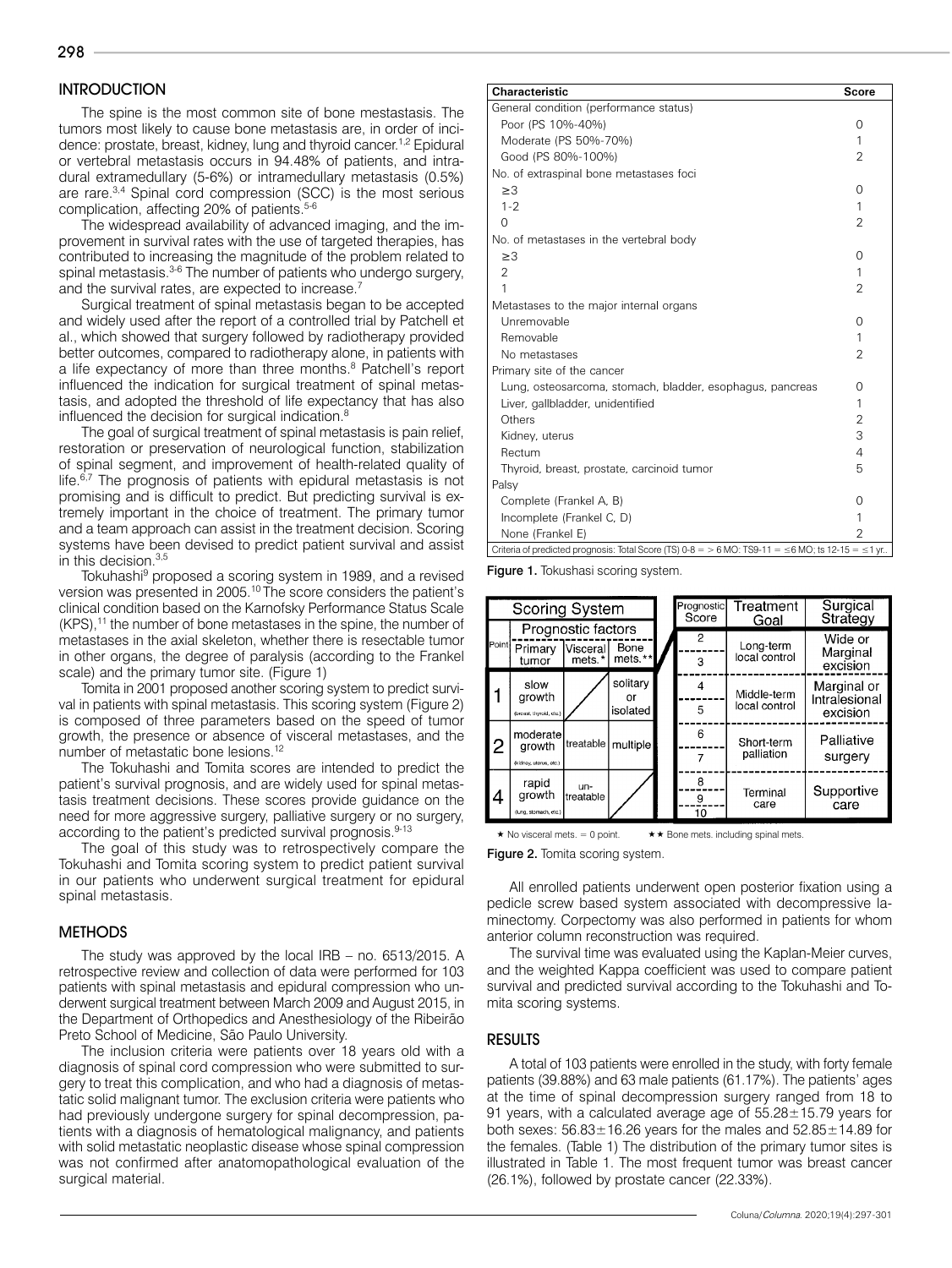|                         | Sex         |             |                       |  |
|-------------------------|-------------|-------------|-----------------------|--|
| <b>Primary tumor</b>    | <b>Male</b> | Female      | <b>Total</b><br>n (%) |  |
|                         | n (%)       | n (%)       |                       |  |
| Adrenal                 | 1(1.59)     | 0(0.00)     | 1(0.97)               |  |
| Bladder                 | 2(3.17)     | 0(0.00)     | 2(1.94)               |  |
| Oral cavity             | 3(4.76)     | 1(2.50)     | 4(3.88)               |  |
| Cervix                  | 0(0.00)     | 2(5.00)     | 2(1.94)               |  |
| Colon                   | 2(3.17)     | 1(2.50)     | 3(2.91)               |  |
| Esophagus               | 1(1.59)     | 0(0.00)     | 1(0.97)               |  |
| Small intestine         | 1(1.59)     | 0(0.00)     | 1(0.97)               |  |
| <b>Breast</b>           | 0(0.00)     | 27 (67.50)  | 27 (26.21)            |  |
| Choroid plexus melanoma | 1(1.59)     | 0(0.00)     | 1(0.97)               |  |
| Nasopharynx             | 1(1.59)     | 0(0.00)     | 1(0.97)               |  |
| Oropharynx              | 1(1.59)     | 0(0.00)     | 1(0.97)               |  |
| Prostate                | 23 (36.51)  | 0(0.00)     | 23 (22.33)            |  |
| Lung                    | 4(6.35)     | 1(2.50)     | 5(4.85)               |  |
| Rectum                  | 3(4.76)     | 2(5.00)     | 5(4.85)               |  |
| Kidney                  | 3(4.76)     | 0(0.00)     | 3(2.91)               |  |
| Sarcoma                 | 7(11.11)    | 1(2.50)     | 8(7.77)               |  |
| Maxillary sinus         | 1(1.59)     | 0(0.00)     | 1(0.97)               |  |
| Unknown primary         | 5(7.94)     | 2(5.00)     | 7(6.80)               |  |
| Testicle                | 2(3.17)     | 0(0.00)     | 2(1.94)               |  |
| Thyroid                 | 2(3.17)     | 2(5.00)     | 4 (3.88)              |  |
| Gallbladder             | 0(0.00)     | 1(2.50)     | 1(0.97)               |  |
| Total                   | 63 (100.00) | 40 (100.00) | 103 (100.00)          |  |

Table 1. Distribution of primary tumor sites (HCFMRP-USP 2009 to 2015).

The clinical picture and outcomes are illustrated in Table 2. According to the Karnofsky Performance Status (KPS)<sup>11</sup> classification, only 4 patients had KPS above 80% (1 patient with KPS  $=$ 100% and 3 with KPS = 90%). Most patients undergoing spinal decompression surgery were classified before the surgical procedure with KPS of between 60-70%,  $n = 33$  and  $n = 34$ , respectively. In the sample of 103 patients, this clinical data could not be obtained for only 2 of patients (2%).

The weighted Kappa coefficient was used to analyze the agreement between the Tokuhashi<sup>10</sup> and Tomita scales<sup>12</sup> (Table 3 and 4). The maximum value of this coefficient is 1, which denotes perfect agreement, whereas 0 denotes equal agreement generated by chance. A coefficient of 0.38 (fair) was observed between the Tokuhashi scoring systems and the survival of the evaluated group of patients and 0.25 (slight) for the Tomita scale. The general accuracy (sum of the correct percentage) was 39.03% for the Tomita scale and 61.73% for the Tokuhashi scale. Considering only patients with survival < 6 months, the accuracy was 79.17% for the Tomita scale and 70.59% for the Tokuhashi scale.

A comparison of survival between the Tokuhashi and Tomita scoring systems was performed using the Kaplan-Meier survivorship curve, with a significance level of p<0.05. The best correlation between both scoring systems was observed in patients with high scores and predicted survival of more than 12 months. (Figure 3)

#### **DISCUSSION**

The general accuracy for predicting survival in our patients was 39.03% for the Tomita scoring system and 61.73% for the Tokuhashi scoring system. The agreement was fair (weighted Kappa coefficient 0.38) for the Tokuhashi scale and slight (weighted Kappa coefficient 0.25) for the Tomita scale, showing that the prognostic scores of both scales was not accurate in relation to survival of the group. However, a higher agreement was observed for patients with less than six months survival for both scales. The correlation between the prognosis of the Tomita and Tokuhashi scales was high only for patients with predicted survival of more than 12 months.

In addition to the accuracy calculation, we also performed an agreement analysis, as this determines the ability to measure

|                                 | Sex            | <b>Total</b>   |                        |  |
|---------------------------------|----------------|----------------|------------------------|--|
|                                 | <b>Male</b>    | Female         | n (%)                  |  |
|                                 | n (%)          | n (%)          |                        |  |
| <b>KPS</b>                      |                |                |                        |  |
| Information not<br>available    | $\overline{0}$ | $\overline{2}$ | $\overline{2}$         |  |
| 50                              | 6(9.52)        | 3(7.89)        | 9(8.91)                |  |
| 60                              | 25 (39.68)     | 8 (21.05)      | 33 (32.67)             |  |
| 70                              | 21 (33.33)     | 13 (34.21)     | 34 (33.66)             |  |
| 80                              | 10 (15.87)     | 11 (28.95)     | 21 (20.79)             |  |
| 90                              | 1(1.59)        | 2(5.26)        | 3(2.97)                |  |
| 100                             | 0(0.00)        | 1(2.63)        | 1(0.99)                |  |
| Preoperative<br><b>FRANKEL</b>  |                |                |                        |  |
| Α                               | 10 (15.87)     | 5(12.50)       | 15 (14.56)             |  |
| B                               | 8 (12.70)      | 5(12.50)       | 13 (12.62)             |  |
| C                               | 15 (23.81)     | 6(15.00)       | 21 (20.39)             |  |
| D                               | 12 (19.05)     | 5(12.50)       | 17 (16.50)             |  |
| E                               | 18 (28.57)     | 19 (47.50)     | 37 (35.92)             |  |
| Postoperative<br><b>FRANKEL</b> |                |                |                        |  |
| Information not<br>available    | 7              | 3              | 10                     |  |
| А                               | 5(8.93)        | 5(13.51)       | $\frac{1}{10}$ (10.75) |  |
| B                               | 8 (14.29)      | 1(2.7)         | 9(9.68)                |  |
| C                               | 7(12.50)       | 3(8.11)        | 10 (10.75)             |  |
| D                               | 11 (19.64)     | 3(8.11)        | 14 (15.05)             |  |
| E                               | 25 (44.64)     | 25 (67.57)     | 50 (53.76)             |  |
| Preoperative Pain               |                |                |                        |  |
| Unknown                         | 0              | 1              | 1                      |  |
| NO                              | 5(7.94)        | 1(2.56)        | 6(5.88)                |  |
| <b>YES</b>                      | 58 (92.06)     | 38 (97.44)     | 96 (94.12)             |  |
|                                 |                |                |                        |  |
|                                 |                |                |                        |  |
|                                 | Sex            |                | Total                  |  |
|                                 | Male           | Female         | n(%)                   |  |
| Postoperative Pain              |                |                |                        |  |
| Unknown                         | 8              | $\overline{2}$ | 10                     |  |
| NO                              | 25 (45.45)     | 19 (50)        | 44 (47.31)             |  |
| <b>YES</b>                      | 30 (54.55)     | 19 (50.00)     | 49 (52.69)             |  |
| Death                           |                |                |                        |  |
| Unknown                         | 3(4.76)        | 4 (10.00)      | 7(7.53)                |  |
| During surgery                  | 1(1.59)        | 0(0.00)        | 1(1.08)                |  |
| NO                              | 6(9.52)        | 4(10.00)       | 10 (10.75)             |  |
| <b>YES</b>                      | 53 (84.13)     | 32 (80.00)     | 85 (91.40)             |  |
| Total                           | 62 (100.00)    | 41 (100.00)    | 103 (100.00)           |  |

Table 2. Clinical characteristics and outcomes (HCFMRP-USP 2009 to 2015).

identical results applied to the same subject/phenomenon, whether by different instruments, by the same instrument at different times, by different evaluators, or by a combination of these. Accuracy is a descriptive measure, as it considers only the sum of the percentages of correctness. The concordance analysis of our study showed coefficients of 0.38 and 0.25 for the Tomita and Tokuhashi scoring systems, respectively. Therefore, these data can only suggest that there is slight agreement between the actual survival of the study population and the estimated survival by both prognostic scales.<sup>14</sup> However, accuracy among patients with survival of less than 6 months was higher, with 79.17% for the Tomita and 70.59% for the Tokuhashi.

The number of patients undergoing surgery for spinal metastasis has increased as a consequence of advances in oncological treatment.2 Favorable surgical outcomes in patients with epidural metastasis has been reported, and surgical treatment is encouraged for patients with spinal metastasis and a moderate to good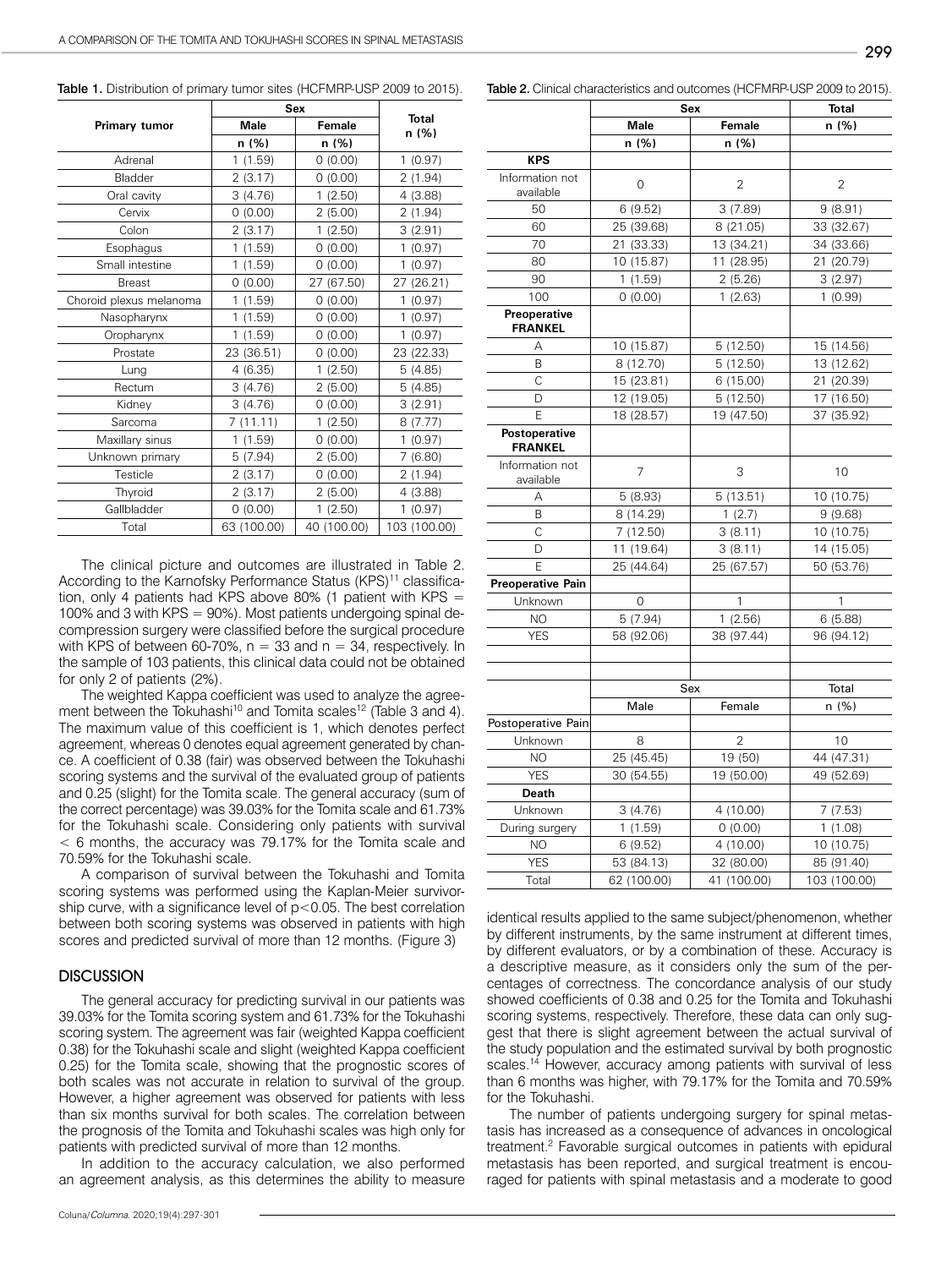| Sobrevida - Tokuhashi                   | Tokuhashi (2005) |          |       |                  |  |
|-----------------------------------------|------------------|----------|-------|------------------|--|
|                                         | < 6m             | 6 a 12 m | >12 m | <b>Total</b>     |  |
| < 6m                                    | 36               |          |       | 44               |  |
|                                         | 44.44            | 9,88     |       | 54,32            |  |
| 6 a 12 m                                | 9                | 10       |       | 19               |  |
|                                         | 11,11            | 12,35    |       | 23,46            |  |
| $>12$ m                                 | 6                | 8        | 4     | 18               |  |
|                                         | 7.41             | 9,88     | 4.94  | 22.22            |  |
| Total                                   | 51               | 26       | 4     | 81               |  |
|                                         | 62,96            | 32,1     | 4.94  | 100              |  |
| Coeficiente de Kappa ponderado (IC 95%) |                  |          |       | 0.38(0.22; 0.55) |  |

Table 3. Analysis of agreement between the survival of the study patients and the survival estimated by the Tokuhashi scale.

Table 4. Analysis of agreement between the survival of the study patients and the survival estimated by the Tomita scale.

| Sobrevida - Tomita                                          | Tomita (2001) |          |       |        |       |
|-------------------------------------------------------------|---------------|----------|-------|--------|-------|
|                                                             | < 6m          | 6 a 12 m | >12 m | > 24 m | Total |
| < 6m                                                        | 19            | 11       |       |        | 44    |
|                                                             | 23,17         | 13.41    | 8.54  | 8.54   | 53,66 |
| 6 a 12 m                                                    | З             | 6        |       | 9      | 19    |
|                                                             | 3.66          | 7,32     | 1,22  | 10.98  | 23,17 |
| $>12$ m                                                     |               |          |       | 6      | 9     |
|                                                             | 1,22          | 1,22     | 1,22  | 7,32   | 10.98 |
| $>24$ m                                                     |               | 2        |       | 6      | 10    |
|                                                             | 1,22          | 2,44     | 1,22  | 7,32   | 12,2  |
| Total                                                       | 24            | 20       | 10    | 28     | 82    |
|                                                             | 29.27         | 24.39    | 12,2  | 34.15  | 100   |
| 0.25(0.11; 0.38)<br>Coeficiente de Kappa ponderado (IC 95%) |               |          |       |        |       |



Figure 3. Kaplan-Meier survivorship curve illustrating the comparison between the Tokuhashi and Tomita scoring systems.

prognosis.1,3,15,16 However, it is still difficult to choose the best treatment option, and survival scores were developed to help treatment decision.3,4 The Tokuhashi score is widely recognized, and has reported predictive accuracy ranging from 51% to 88%. However several reports consider it to be suboptimal.<sup>17-21</sup> Contrary to the findings of our study, Zoccali et al.<sup>21</sup> report that the Tokuhashi score is more useful in patients with a good prognosis, and less helpful in patients with less than one year survival.<sup>19,22</sup>

Tomita score requires data readily accessible to the majority of clinicians and it continues to play a role in the clinical decision.23 Several comparisons between the Tohuhashi and Tomita scores were reported, and found the Tokuhashi score to be superior.21,24,25 The Tomita score is patient-centered, and places emphasis on the biology of the primary tumor, which would explain why it maintains predictive values even when specific tumor subtypes are evaluated.<sup>21,26</sup>

The primary tumor type, the patient's general medical condition, and the level of metastasis are the main factors in most survival scores, but each of these components has unique weakness (Chen). Some tumors, like breast cancer, display variation in the natural history according to hormone receptor status.<sup>23,26,27</sup> All these features present a challenge for scoring systems, if they are to be clinically user friendly and include all the nuances of tumor subtypes.<sup>24</sup> The evolution in oncological and surgical treatment of spinal metastasis should also be considered in the analysis of the current tumor scoring system.23,28 Differences in patient group and treatment should also be considered in the comparison. Although the Tokuhashi and Tomita scoring systems fail to differentiate medium and long term prognostic groups, and vary from one patient population to another, they are still the two most widely-used systems, despite the introduction of a new scoring system. Compared to Bechara et al.,<sup>29</sup> the overall accuracy was lower for Tomita (39.03%) and higher for Tokuhashi (61.73%).

The reported accuracy of the Tomita and Tokuhashi scales for predicting patient survival in multiple myeloma is low, and considering the reports, we have not enrolled myeloma multiple patients with spinal lesion in our study.<sup>28</sup>

Our findings are in accordance with Aoude,<sup>3</sup> who reports that both scores are accurate in differentiating patients with poor prognoses. It was not clear whether both scores would be of value for patients with good or moderate prognoses. We have not based our indication for surgical treatment exclusively on any one scoring system. The choice of treatment also takes into consideration the overall clinical picture, pain, neurological deficit, and spine stability. The overall results of our patients showed a significant improvement in neurological deficit, pain and function. However it is still a challenge to identify the patient with spinal metastasis and epidural compression that would be a good candidate for surgical treatment and would have a significant improvement.

We observed low agreement between the Tomita and Tokuhashi scores and the survival of our patients, except in patients with less than six months' survival. The prognostic factors for survival varied substantially, according to the primary tumor combined with negative factors.4,7 Although scales have been devised for survival of patients with spinal metastasis, there is a lack of evidence related to predictors of neurologic, functional and quality of life outcomes for patients with spinal metastasis.

## **CONCLUSION**

The coefficient of agreement between patient survival and survival estimated by the modified Tomita and Tokuhashi scores was not substantial. Higher accuracy was observed in both scores for patients with less than six months' survival.

All authors declare no potential conflict of interest related to this article.

**CONTRIBUTION OF THE AUTHORS:** Each author made significant individual contributions to this manuscript. PBMC and HLAD were the main contributors to the writing of the manuscript. HLAD and HRC performed the surgery, followed up the patients and gathered clinical data. PBMC and FMP evaluated the data from the statistical analysis. PBMC and FMP performed the bibliographic search and revision of the manuscript, and contributed to the intellectual concept of the study.